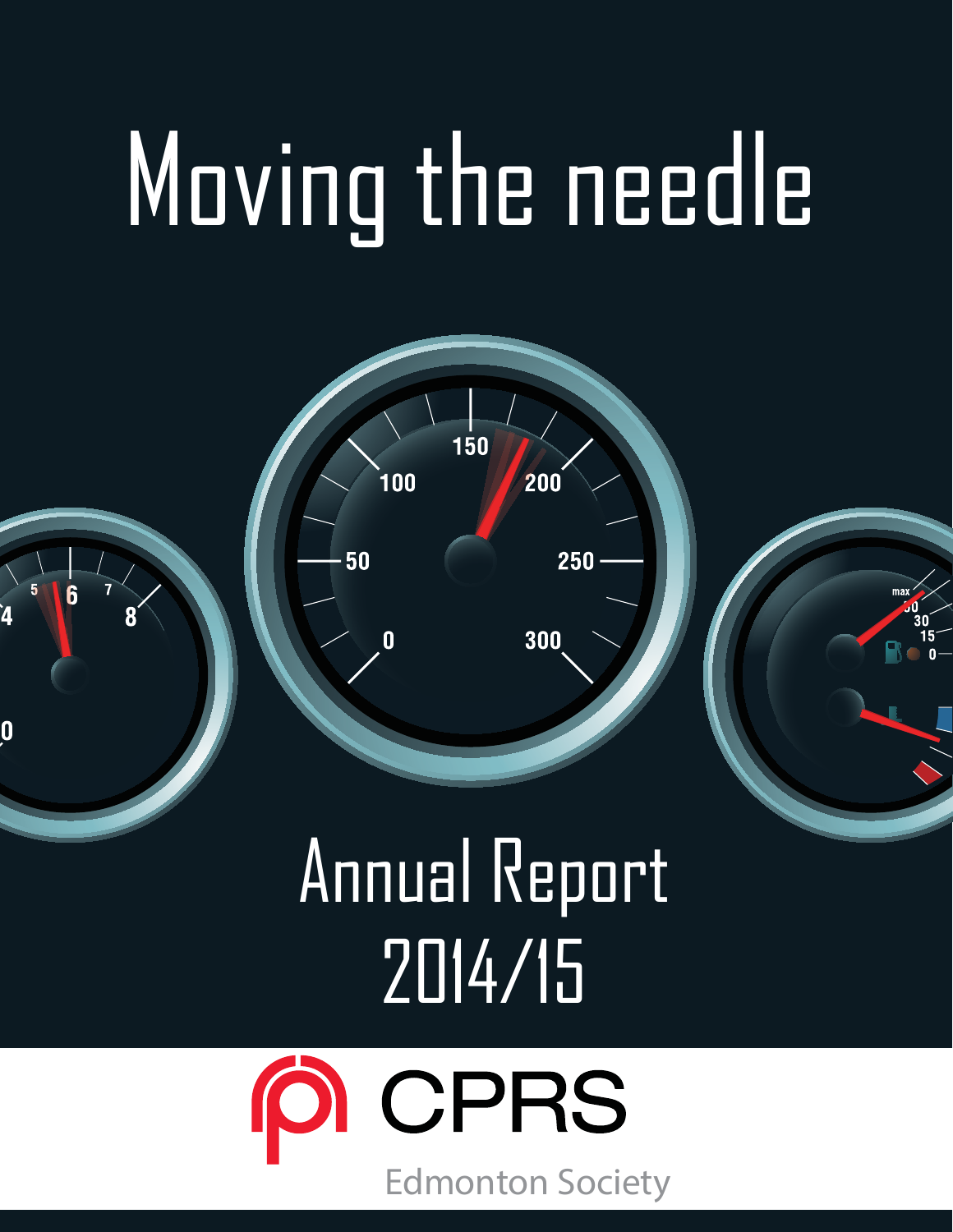## **Another strong year for your CPRS Edmonton**

As I complete my first year as president of CPRS Edmonton I am proud of what we have accomplished over the past year through the hard work of the board, and a growing number of volunteers. We continue to be one of the strongest mid-sized member societies in the country, thanks to continued solid and inspiring professional development, an increasingly successful mentorship program, effective money management, a talented and dedicated leadership team — and active members like you!

Clearly our biggest draw for both members and non-members alike continues to be the excellence of the professional development we offer. From effective public relations during a major airport expansion, to the magic and technique of storytelling, to strategic political communications, or public speaking or measuring digital media, our monthly luncheons have had something to offer to all levels of experience and all types of communications roles.

Our mentorship program has also been a highlight, growing more than 50 per cent to 15 partnerships, larger even than our ambitious goal at the



outset. All the mentorship partners will gather in June to share experiences and to recognize participants for their contributions to the program.

On the accreditation side, two members earned their Accredited Public Relations (APR) designation, board member Mike Lupien and Jaclyn Spurrell. We celebrated their achievements, along with that of Tim Conrad who earned his designation last year, in an Edmonton Journal advertisement, in an effort to shine a light on our profession.

Our society's finances are also on firm footing, managed by returning Treasurer Mike Lupien, APR, who has served many years on our board and is a former president. With more than \$33,000 in the bank, our greatest regular expense — and income — continues to be our professional development luncheons. And the communications portfolio continues to provide support through all our various platforms as well. Expect continued improvements over the next year. There is much other work done behind the scenes by various volunteers, for which we are also grateful.

One troubling spot that has somewhat of a silver lining is our membership numbers, which have reduced by eight per cent year-over-year, the first reduction in some years. Attrition is to blame — a problem for many societies across the country — as CPRS Edmonton actually gained 37 new regular members in the past year. And our student membership grew by an amazing 50 per cent to 46. We will continue to improve our member outreach in the next year, add some member-only events and talk to more lapsed members to determine how we can win them back. A new national corporate membership program may help as well.

Thank you for the opportunity to serve our profession. It's been a good year for our society, and there's more to come, thanks to the tireless efforts of our board members and our volunteers. My thanks to them, and to those of you who continue to participate in our society, coming to various events, maintaining your membership and being active. We appreciate it!

Dan VanKeeken, ABC, President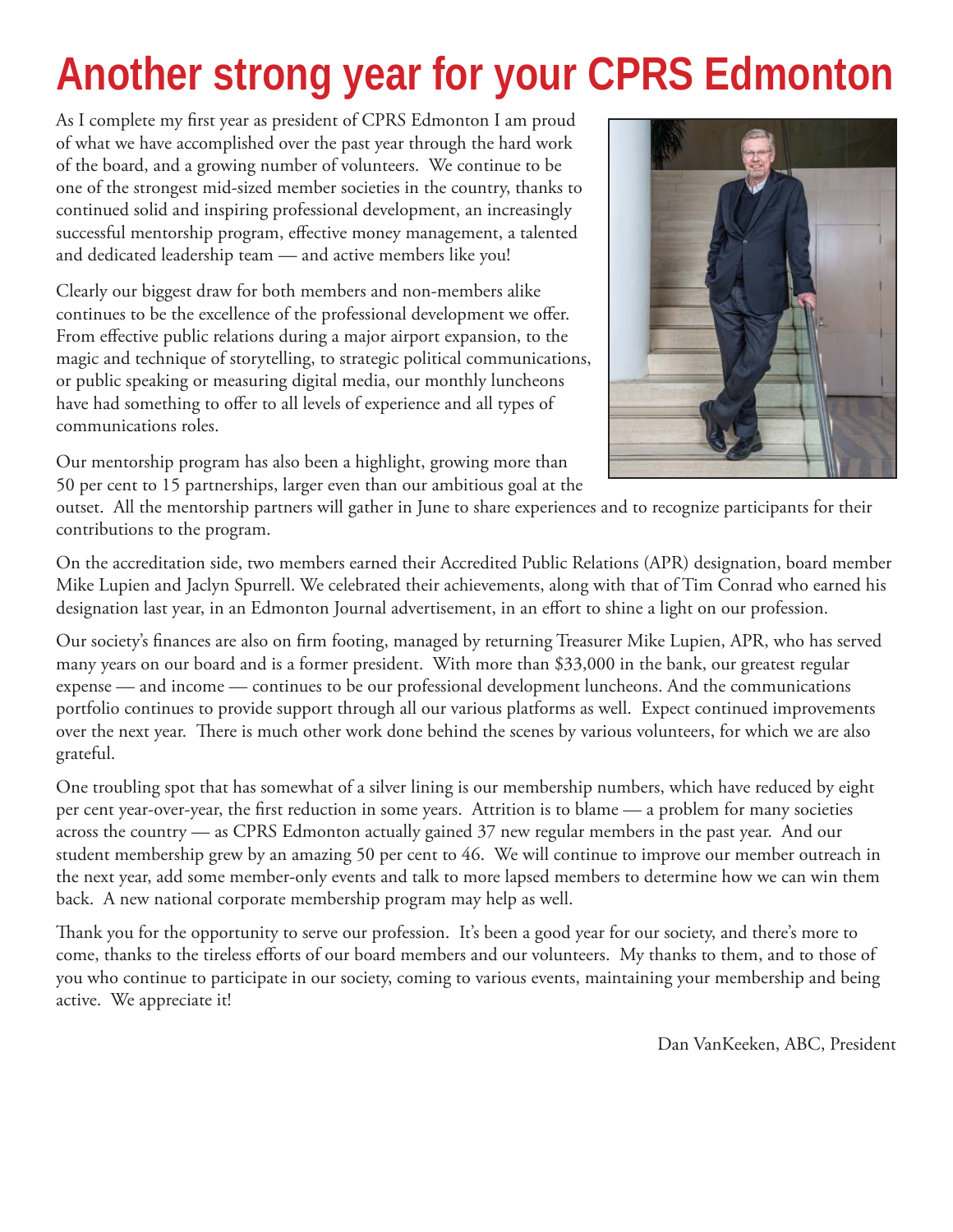## **Getting Value**

When the Board of Directors for CPRS Edmonton plans its many programs and services throughout the year, the one question we continually ask ourselves is "what's in it for our members?" That's because we are committed to you and as such, we work to ensure you receive increasing value for your investment in your professional society.

Whether it is learning new skills, learning from your peers, or learning new ways to advance yourself and your respective company and industry through the power of PR, our investment in you translates to your daily work.



(Left to right) Mike Lupien, APR, Finance Chair; Melissa Pennell, Professional Development Chair; Cecilia Bloxom, APR, ABC, Vice-President; Dan VanKeeken, ABC, President; Sharmin Hislop, APR, Mentorship Chair; Martin Schuldhaus, Past President; Crystal Komanchuk, Communications Chair; Richard Liebrecht, Membership Chair; and Tamara Vineberg, Secretary.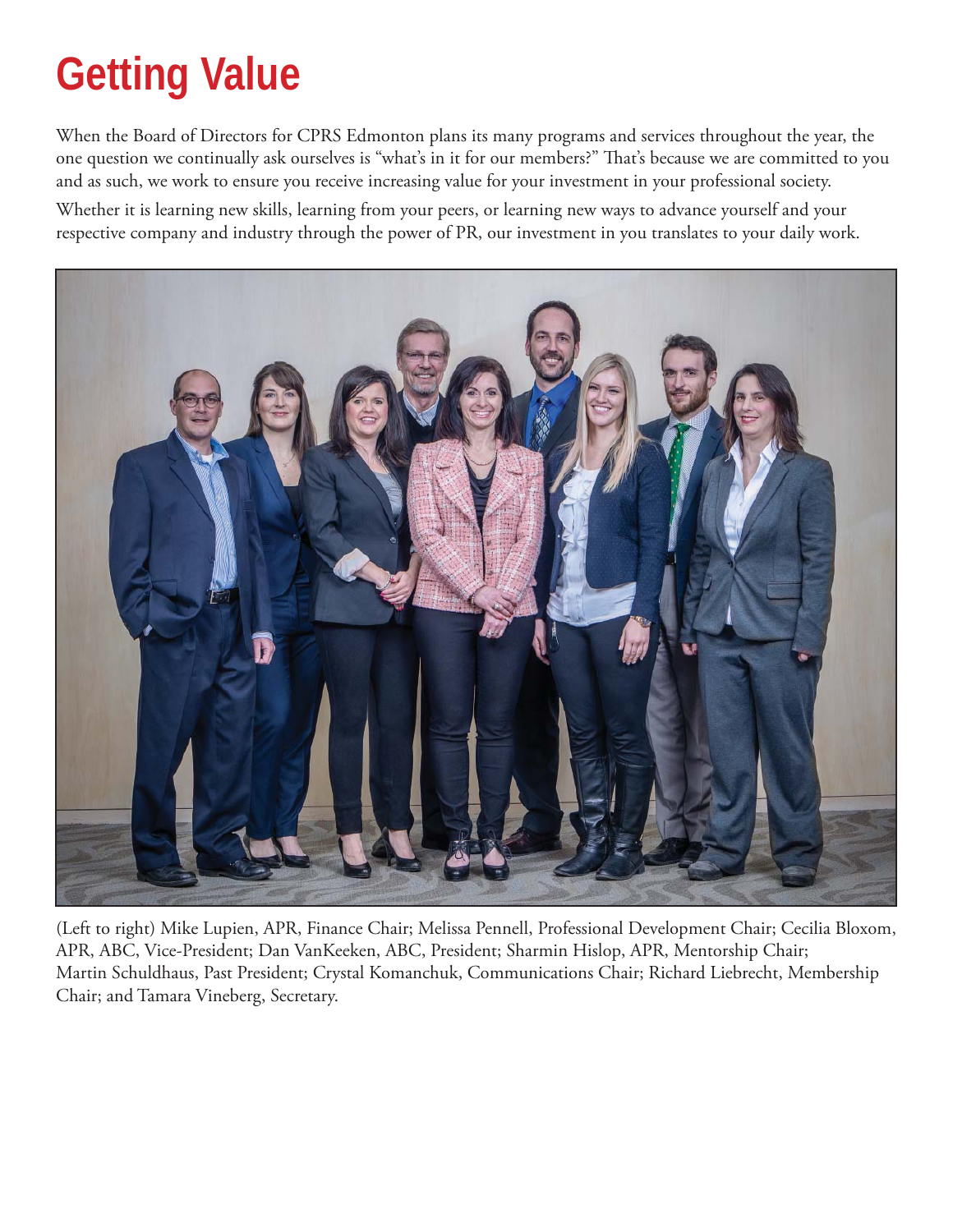#### **Members only**

Membership continues to be a challenge for societies across Canada and Edmonton is no exception. As new members come on, others leave the profession or choose to let their membership lapse causing membership to remain flat. Edmonton however continues to be among one of the healthiest societies across Canada, both in

*37 new regular members in 14/15 50 per cent increase in student members 2nd highest percentage increase in membership across Canada Two new APRs* 

terms of member recruitment and retention, and financial stability.

In 2014-15, Edmonton recorded the second highest percentage increase of all societies across the country adding 37 new fulltime members, and recorded a 50 per cent increase in student membership. As of year-end March 31, 2015, CPRS Edmonton's total membership sat at 214. This coming year, our focus will be to transition our talented student members into full time members and reach out to lapsed members, including accredited members, inviting them to return.

#### **Earning your stripes**

Speaking of APRs, our accreditation program proudly added two more names to its current list of 23 accredited members. Congratulations to our newest APRs Jaclyn Spurrell and former CPRS Edmonton President Mike Lupien. Your exceptional achievements are a testament to the profession and we wish you continued success. Prospective employers across Canada recognize these hard-earned credentials and we encourage eligible members to consider accreditation in 2015. Learn more at CPRSEdmonton.com.

*"Attaining an APR designation is one of the best ways practitioners can advance the profession while building credibility and trust in the eyes of employers and clients."*

*Bernie Poitras, APR*



Richard Liebrecht

Communicating the right way with multiple partners. Storytelling your brand. Connecting heart to head in strategic thinking. Dissecting the art of digital media. Digging deep into oil and Aboriginal affairs. These are just some of the many professional development opportunities offered to you this past year.

Top of mind, relevant and revealing, our monthly PD luncheons are pertinent to the profession and continue to attract close to 300 people throughout the year. We know that continually developing one's skills helps to keep us current, on-trend and in the pocket when it comes to purposeful communications. That's why we always aim higher on what the majority of our members say is most important to them: professional development.

In what has arguably been one of the strongest years for PD in Edmonton, we're just warming up. We aim to bring you more exciting, relevant and unique sessions in the coming year, and we'll

also be adding a co-chair position to this demanding portfolio. And remember, if you have a good idea on a great topic or speaker, tell us!

#### **Smarten up!**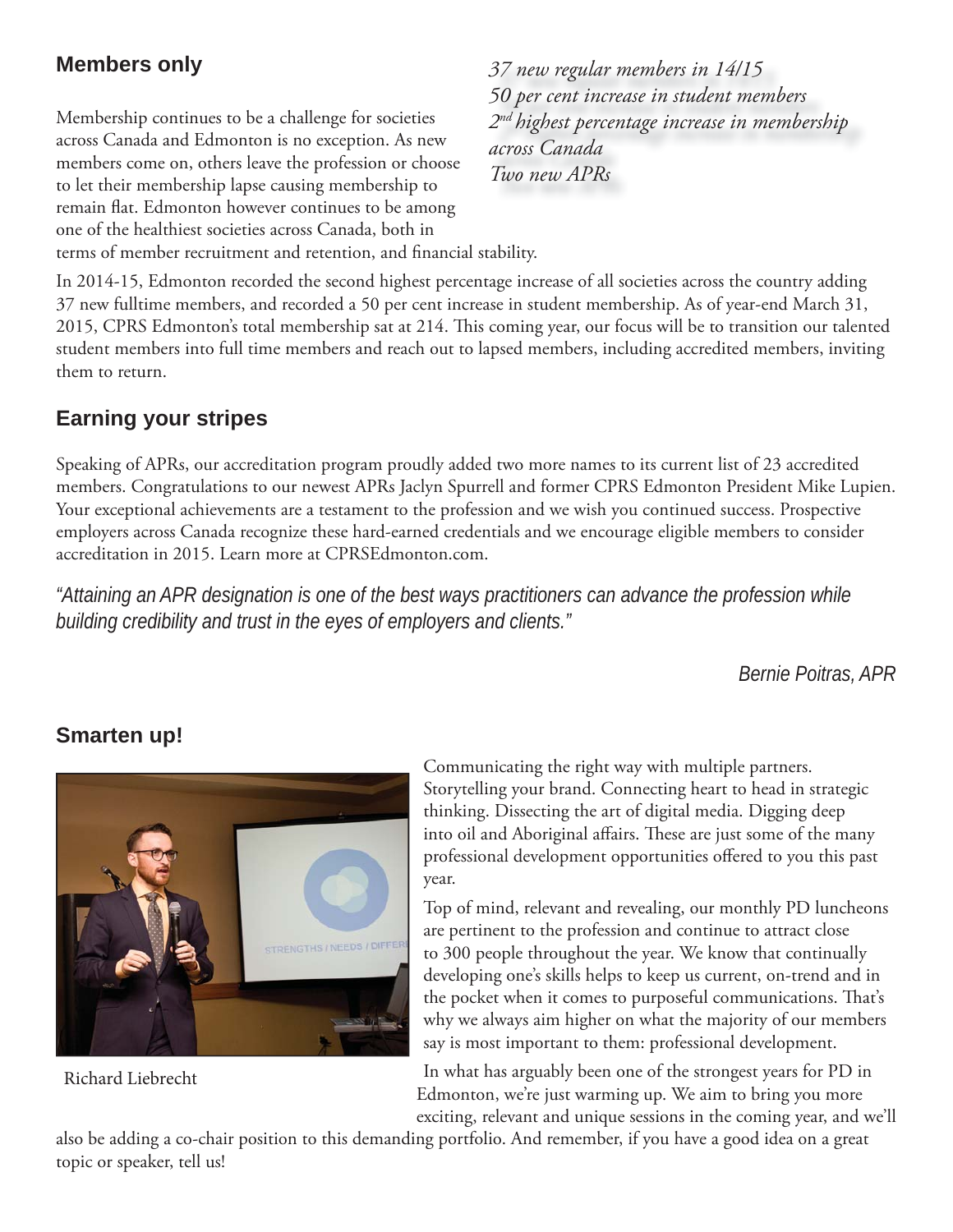*"The value I get out of being a member is the ability to make a real difference in the direction of public relations practice and application. The more you put into your membership, the more you get out of it."*

*Colin Babiuk, APR, FCPRS*

#### **2014-15 PD sessions**

| Hearts & Heads: Stephen Carter's take on political<br>strategy & PR                                                                                                | Stephen Carter, Vice-president and National Director,<br>Campaign Strategy, Hill+Knowlton Strategies                     |  |  |
|--------------------------------------------------------------------------------------------------------------------------------------------------------------------|--------------------------------------------------------------------------------------------------------------------------|--|--|
| Painless Public Speaking: Body, Breath & Mind                                                                                                                      | Alyson Connolly, Masters of Theatre Voice Pedagogy,<br>thesis on Performance Anxiety with Actors and Public<br>Speakers. |  |  |
|                                                                                                                                                                    | Mark Connolly, host of Edmonton AM, CBC radio's local<br>morning show.                                                   |  |  |
| Digital Media Workshop & Presentation - From<br>setting, implementing and measuring objectives,<br>to what success looks like in the Edmonton market<br>and beyond | Nikki Van Dusen, M.A., President of NikComm Inc                                                                          |  |  |
| <b>Effective Creativity - The Math Behing the Art</b>                                                                                                              | Michael Donovan Managing and Creative Director, ZGM<br>Edmonton<br>Peter Bishop Partner/Creative Director, ZGM Edmonton  |  |  |
| <b>Sharing Opportunity in the Oil Sands: Syncrude</b><br>and its Aboriginal Neighbours                                                                             | Kara Flynn, VP Government & Public Affairs, Syncrude<br>Canada Ltd.                                                      |  |  |
| Beat the Competition for Attention: Using<br>marketing to focus PR planning                                                                                        | Richard Liebrecht, Strategic Planner, Incite                                                                             |  |  |

#### **Mixing it up**

In addition to stellar presentations, panel discussions and learning workshops, CPRS Edmonton knows how to mix it up! Our members got social to celebrate everything from the start of the societal season in the fall, to jingling and mingling over the holidays. We also hoisted a few libations while dissecting current events and hot-topics in a series of well-received round table talks that we plan to bring back this year. Thanks to all for raising a glass and for keeping things, well, "sociable!"



Tweet from September's kick-off mixer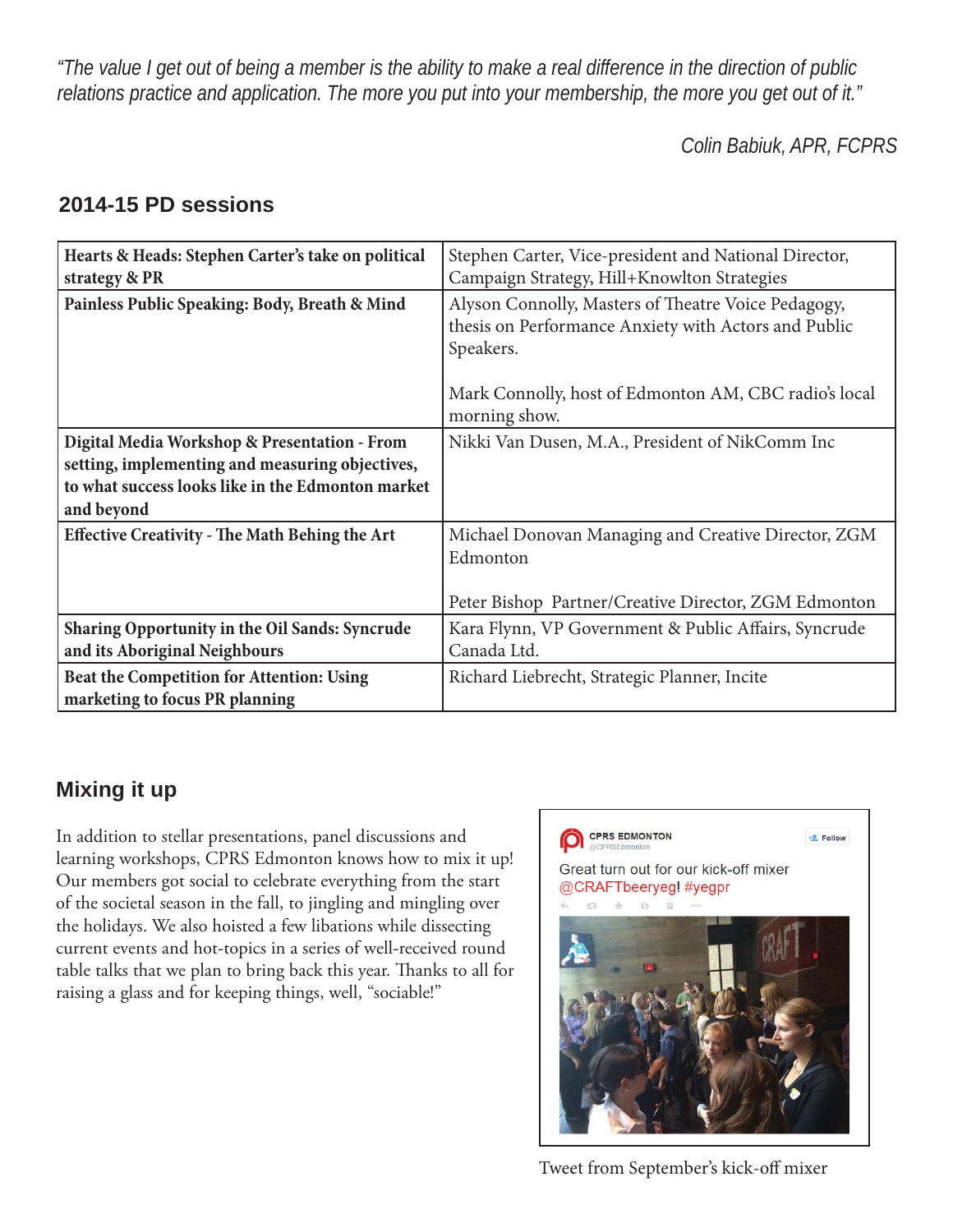#### **Straight talk**

Being that we are all adept in the art of communicating, we realize you have high expectations when it comes to this industry staple. We also know that you can't know what's going on with the society if we don't tell you. Whether it's an eblast, an enewletter, in person, or through a tweet or an image, we're committed to sharing the

*330+ Facebook likes 1,800+ Twitter followers Spreading the word on PD and volunteer opportunities* things that matter most to you and your profession: industry trends and best practices, learning opportunities, employment opportunities, programming announcements, and board reporting.

This past year, CPRS Edmonton successfully integrated anti-spam legislation into its communication practices, and increased its social media engagement with members and the public. This busy volunteer role also actively supports and promotes all other board portfolios, resulting in sold out PD sessions and

workshops, new fulltime and student members, and an impressive increase in mentorship participation.

And the hits keep coming as the communications portfolio seeks to enhance the website, return to a monthly newsletter, and add a co-chair position to the board. After all, it's all about keeping you in the know, ya know?

## **Giving value**

Having a stake in CPRS Edmonton also means that our members voluntarily invest in the profession. The same way the board provides value to its members, our members inject value back into the society in numerous ways.

#### **Whad'ya know?**

A perfect example of the good that comes when members go above the call is our mentorship program. In only its second year, the program has more than doubled in size from seven pairs of protégés and mentors to 15, surpassing the annual target. The program featured an application process, an orientation session, a mid-year satisfaction survey and a mid-year networking session. Special thanks to the 2014/15 mentorship committee for their stellar achievements:

- Jamie Asmus
- Vivian Binnema
- Sharmin Hislop, APR (chair)
- Maria Kotovych
- Jaclyn Spurrell, APR
- Lynda Vang *15 mentors*



Mentors and protégés meeting over food and drinks.

*15 protégés 100% increase in program enrolment* 

*"A senior communicator's most important roles are those of mentor, coach and teacher to the next generation of PR/communications professionals."*

*Gordon Eckert, CPRS Edmonton past president*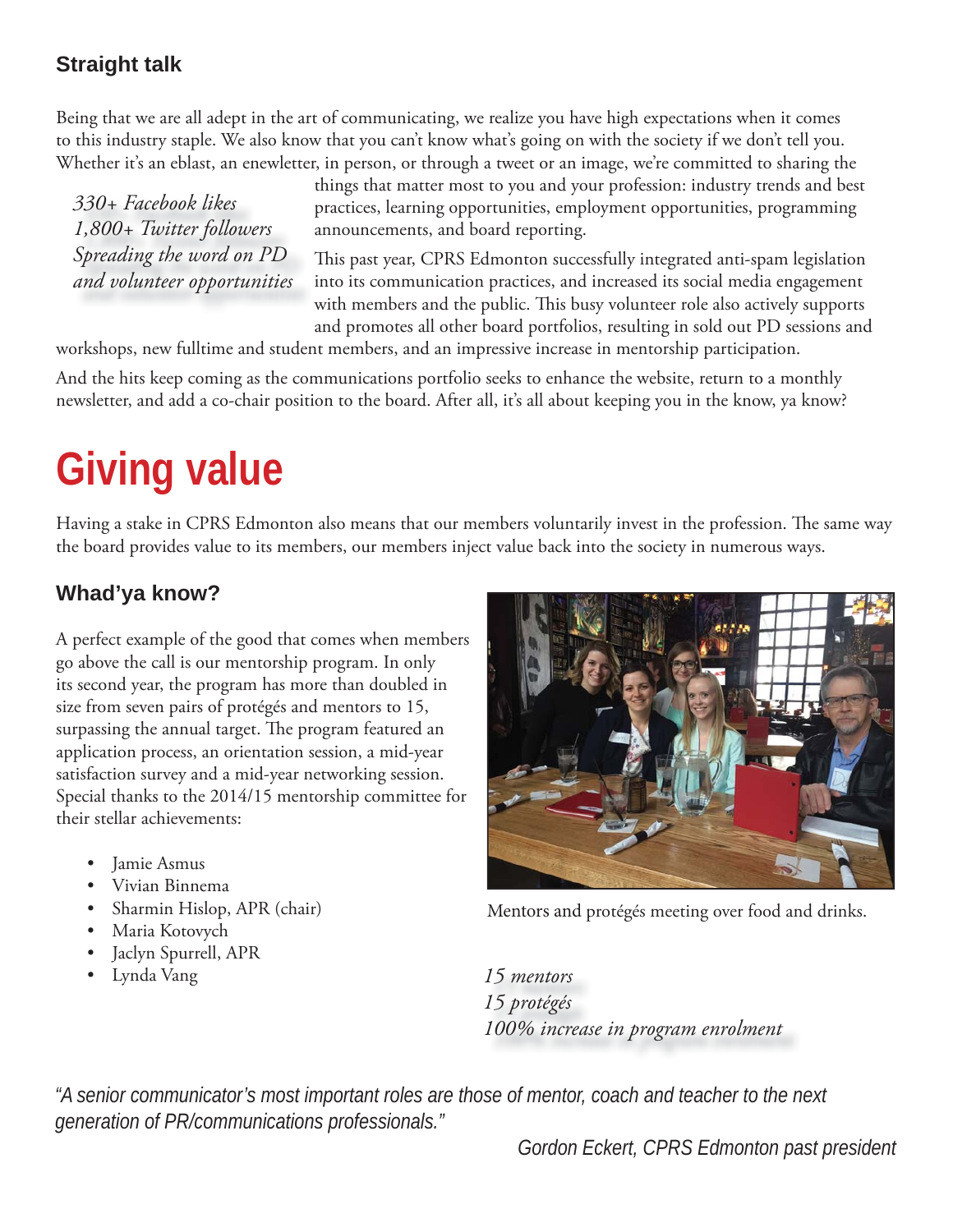#### **Take your time**

Whether helping to register and greet guests at an event, assisting board chairs with heavy lifting and project work, or serving as an elected board chair or executive, our members spend countless hours providing value at every turn. Many also represent the Edmonton society on a national scale serving on the national board and on national committees such as membership and accreditation. Others are pillars of the profession as Fellows and Life Members.

Simply put, we could not do all the things we do in a year without the talent and time of these hardworking individuals. Collectively, we raise up the profession at the local level. We wish to thank everyone who has volunteered in service of CPRS Edmonton this past year. You know who you are and fortunately, for us, we know you too. Thank you!

## **Gaining Value**

#### **Moving the needle**

CPRS Edmonton is an award winning society\* spanning more than five decades of member-centric activities and programs aimed at increasing your currency in the profession. We do this because we love what we do. We are proud members of a proud profession that continually moves the needle, peaks our curiosity, forces us to ask the



Alyson and Mark Connolly

tough questions, challenges our perceptions and motivations, and serves as the moral compass for business and industry around the globe.

The more you know, the more you know how to positively affect change and influence the world around you.

You gain value by investing in and advancing the profession. You gain value by carrying on the legacy of those who laid the path before you. You gain value by stretching and taking risks, forging your own path for others to follow. As the saying goes, "Noble is the person who plants the tree for others to sit under long after they are gone."

Thank you for being a valued member of CPRS Edmonton, for planting the trees, and in turn, nurturing and growing our profession.

\*CPRS National Lectern Award for greatest advancement by a member society

*"CPRS membership was the best thing I ever did for my career and my employers. I love the exchange of ideas and inspiration…It also enabled me to develop valuable professional partnerships and some truly awesome personal friendships."*

*Sharon Hawrelak, APR, CPRS Edmonton past president*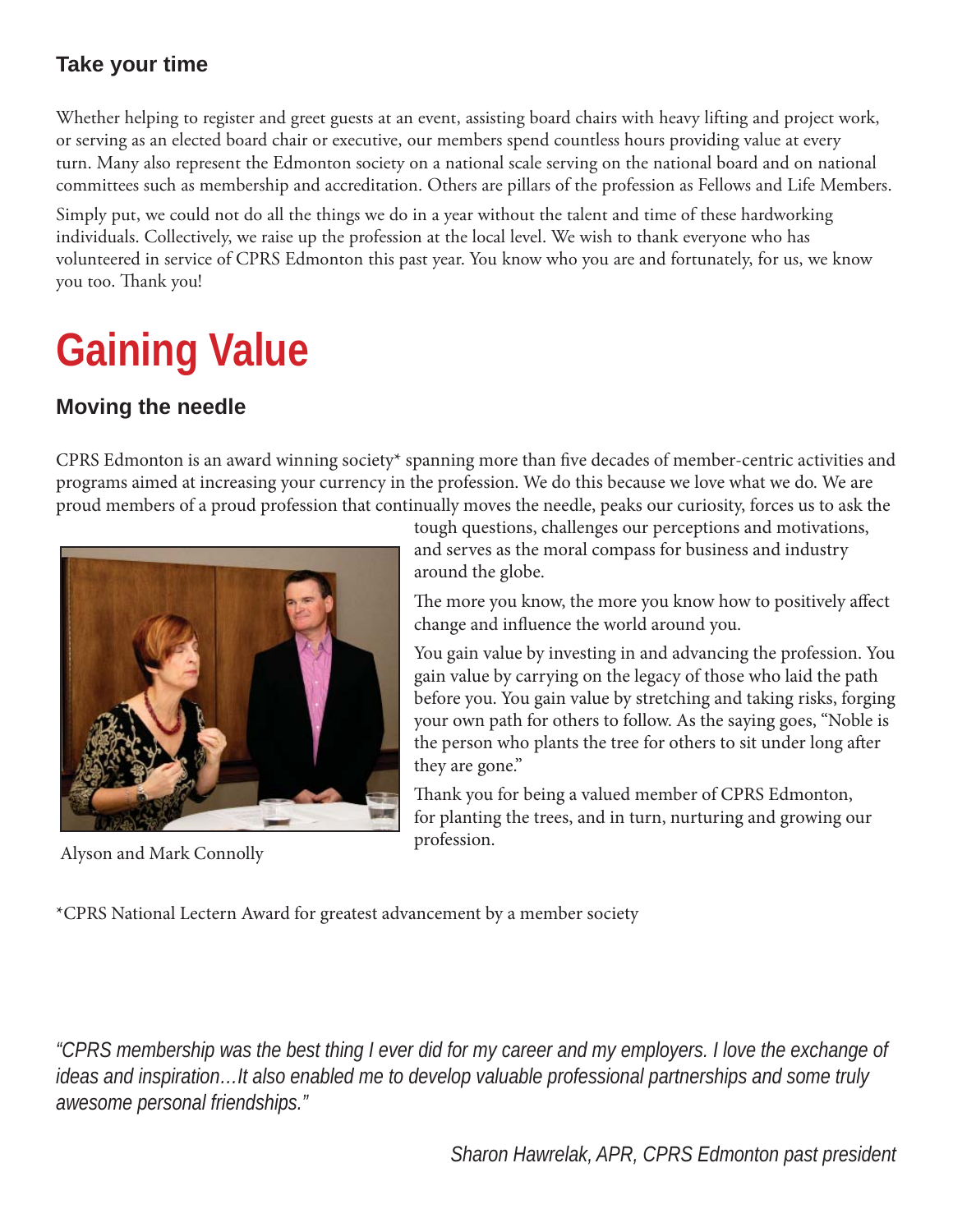## **By the numbers 2014-15 Financial statement**

#### **Canadian Public Relations Society (CPRS) Edmonton Balance Sheet Summary Accrual Basis As of 31 March 2015**

#### **ASSETS**

| <b>Current Assets</b>                    |                     |  |
|------------------------------------------|---------------------|--|
| Chequing/Savings<br>Other Current Assets | 35,158.44<br>196.17 |  |
| <b>Total Current Assets</b>              | 35,354.61           |  |
| <b>TOTAL ASSETS</b>                      | 35,354.61           |  |
| <b>LIABILITIES &amp; EQUITY</b>          |                     |  |
| Liabilities                              |                     |  |
| <b>Current Liabilities</b>               |                     |  |
| Other Current Liabilities                | 375.90              |  |
| <b>Total Current Liabilities</b>         | 375.90              |  |
| <b>Total Liabilities</b>                 | 375.90              |  |
| <b>Equity</b>                            | 34,978.71           |  |
| <b>TOTAL LIABILITIES &amp; EQUITY</b>    | 35,354.61           |  |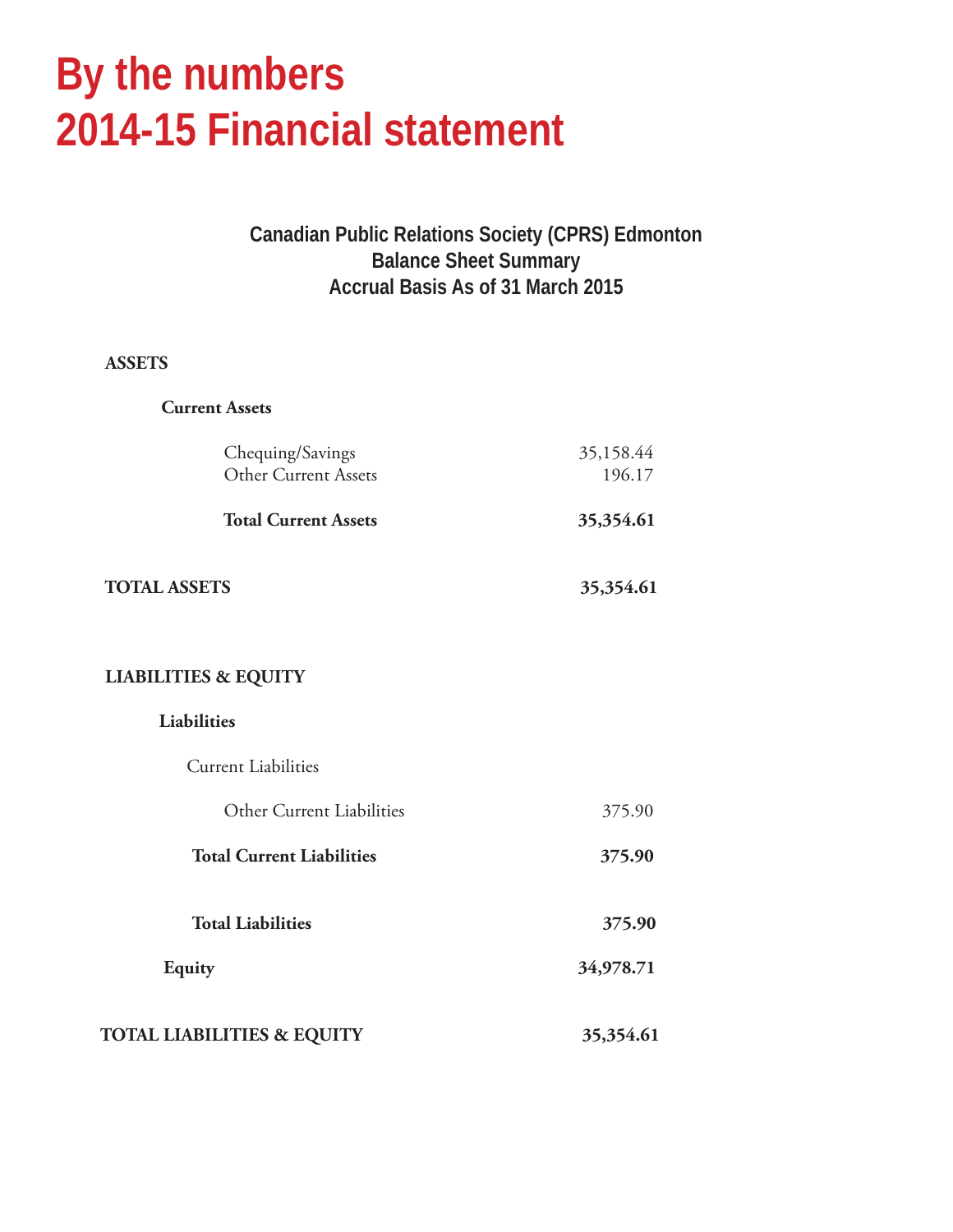#### **Canadian Public Relations (CPRS) Edmonton (2007) Profit & Loss Standard 1 April 2014 through 31 March 2015**

#### **Ordinary Income/Expense**

#### **Income**

|                                                    | Local Chapter Dues               | 7,960.76  |
|----------------------------------------------------|----------------------------------|-----------|
|                                                    | Professional Development Event   | 15,853.22 |
|                                                    | Student Membership Revenue       | 1,138.62  |
| <b>Total Income</b>                                |                                  | 24,952.60 |
| <b>Expense</b>                                     |                                  |           |
|                                                    | <b>Accreditation Expense</b>     | 85.00     |
|                                                    | Administration                   | 285.74    |
|                                                    | <b>Bank Service Charges</b>      | 155.05    |
|                                                    | <b>Communications Expense</b>    | 889.50    |
|                                                    | <b>Executive Meetings</b>        | 199.67    |
|                                                    | Insurance                        | 1,376.00  |
|                                                    | Mentorship Program               | 354.58    |
|                                                    | Professional Development Expense | 14,993.72 |
| <b>Total Expense</b><br><b>Net Ordinary Income</b> |                                  | 18,339.26 |
|                                                    |                                  | 6,613.34  |
| <b>Net Income</b>                                  |                                  | 6,613.34  |

#### **Notes to the Financials**

• As per CPRS Edmonton Society Bylaws, an informal audit of the society's financial statements was conducted by Derrick Pieters, APR, FCPRS, LM on April 27, 2015. Following this review, Mr. Pieters agreed that the society continues to follow generally accepted accounting principles, and that the statements fairly represent the society's financial position.